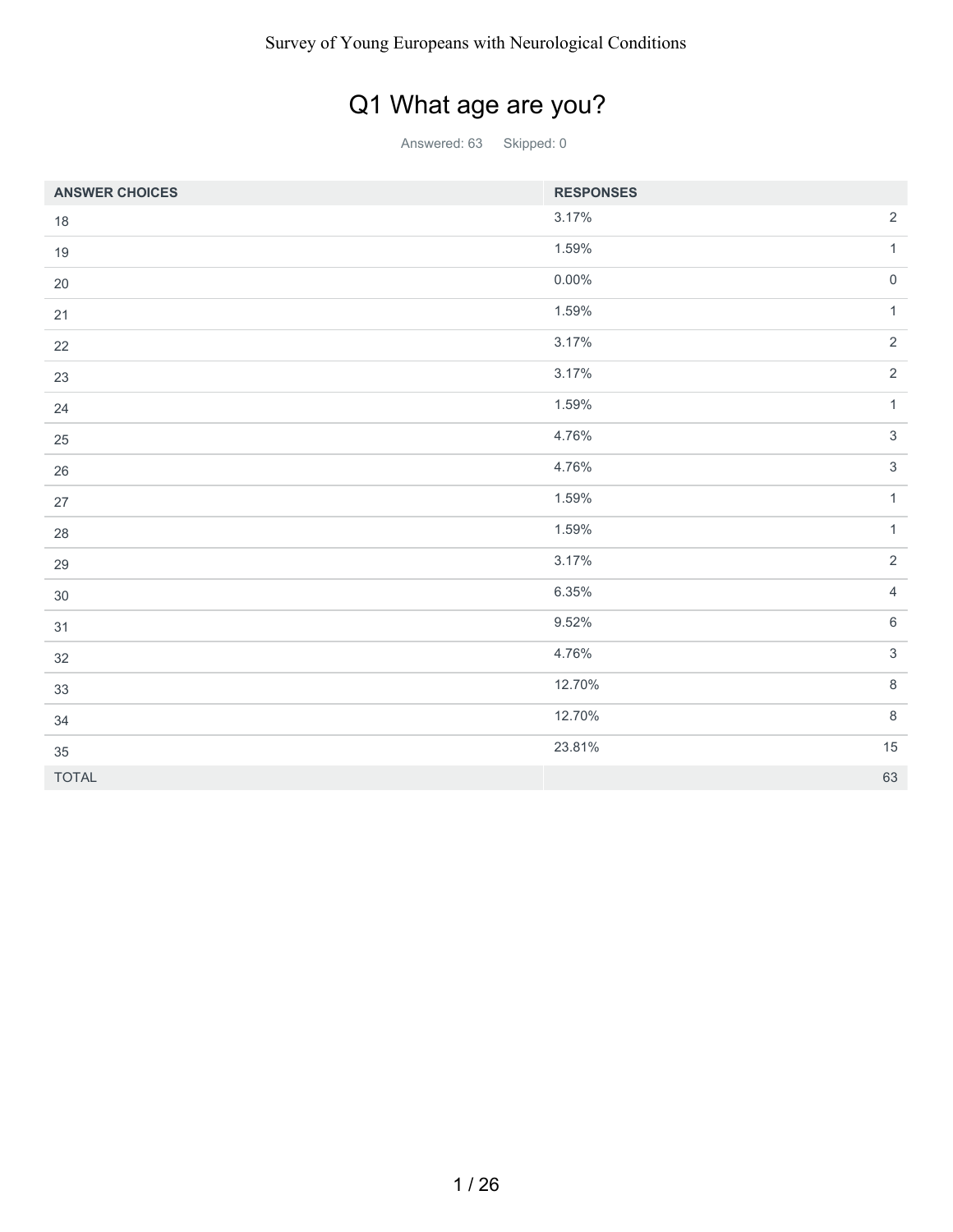### Q2 What is your gender?

| <b>ANSWER CHOICES</b> | <b>RESPONSES</b> |    |
|-----------------------|------------------|----|
| Female                | 73.02%           | 46 |
| Male                  | 26.98%           | 17 |
| Prefer not to say     | $0.00\%$         |    |
| Other                 | $0.00\%$         |    |
| <b>TOTAL</b>          |                  | 63 |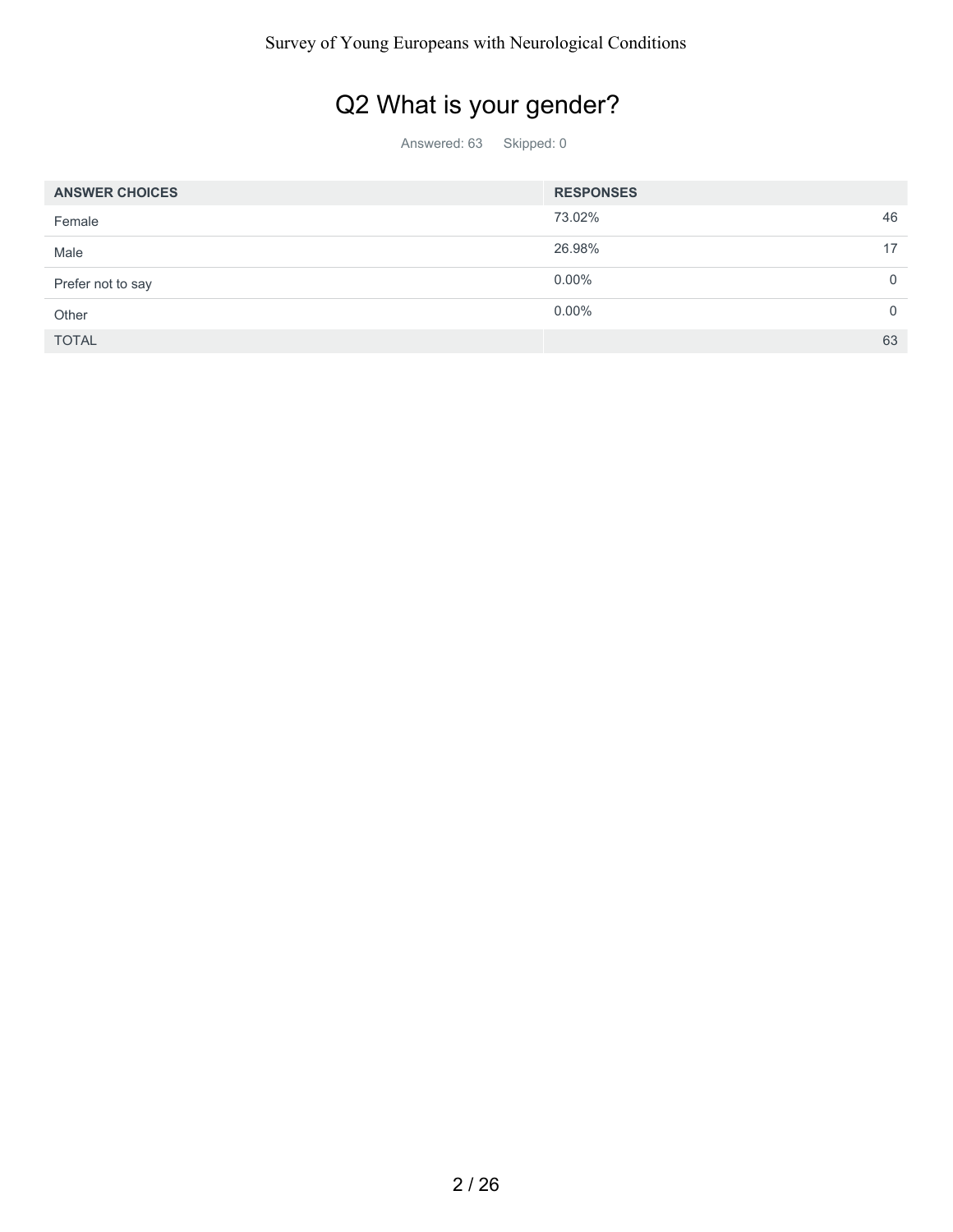### Q3 In what country do you live?

| <b>ANSWER CHOICES</b>  | <b>RESPONSES</b> |                     |
|------------------------|------------------|---------------------|
| Albania                | $0.00\%$         | $\mathsf{O}\xspace$ |
| Andorra                | $0.00\%$         | $\mathbf 0$         |
| Armenia                | 1.59%            | $\mathbf{1}$        |
| Austria                | $0.00\%$         | $\mathsf{O}\xspace$ |
| Azerbaijan             | $0.00\%$         | $\mathsf{O}\xspace$ |
| <b>Belarus</b>         | 1.59%            | $\mathbf{1}$        |
| Belgium                | 1.59%            | $\mathbf{1}$        |
| Bosnia and Herzegovina | $0.00\%$         | $\mathsf{O}\xspace$ |
| <b>Bulgaria</b>        | $0.00\%$         | $\mathsf{O}\xspace$ |
| Croatia                | 1.59%            | $\mathbf{1}$        |
| Cyprus                 | $0.00\%$         | $\mathsf{O}\xspace$ |
| Czech Republic         | 0.00%            | $\mathbf 0$         |
| Denmark                | $0.00\%$         | $\mathsf{O}\xspace$ |
| Estonia                | $0.00\%$         | $\mathsf 0$         |
| Finland                | 9.52%            | $\,6$               |
| France                 | $0.00\%$         | $\mathsf{O}\xspace$ |
| Georgia                | $0.00\%$         | $\mathsf 0$         |
| Germany                | 1.59%            | $\mathbf{1}$        |
| Greece                 | $0.00\%$         | $\mathsf{O}\xspace$ |
| Hungary                | $0.00\%$         | $\mathsf{O}\xspace$ |
| Iceland                | $0.00\%$         | $\mathsf{O}\xspace$ |
| Ireland                | 1.59%            | $\mathbf{1}$        |
| Italy                  | 7.94%            | $\,$ 5 $\,$         |
| Kazakhstan             | $0.00\%$         | $\mathsf{O}\xspace$ |
| Kosovo                 | $0.00\%$         | $\mathbf 0$         |
| Latvia                 | $0.00\%$         | $\mathsf 0$         |
| Liechtenstein          | 0.00%            | $\mathsf{O}\xspace$ |
| Lithuania              | $0.00\%$         | $\mathbf 0$         |
| Luxembourg             | $0.00\%$         | $\mathsf 0$         |
| Macedonia (FYROM)      | 0.00%            | $\mathsf{O}\xspace$ |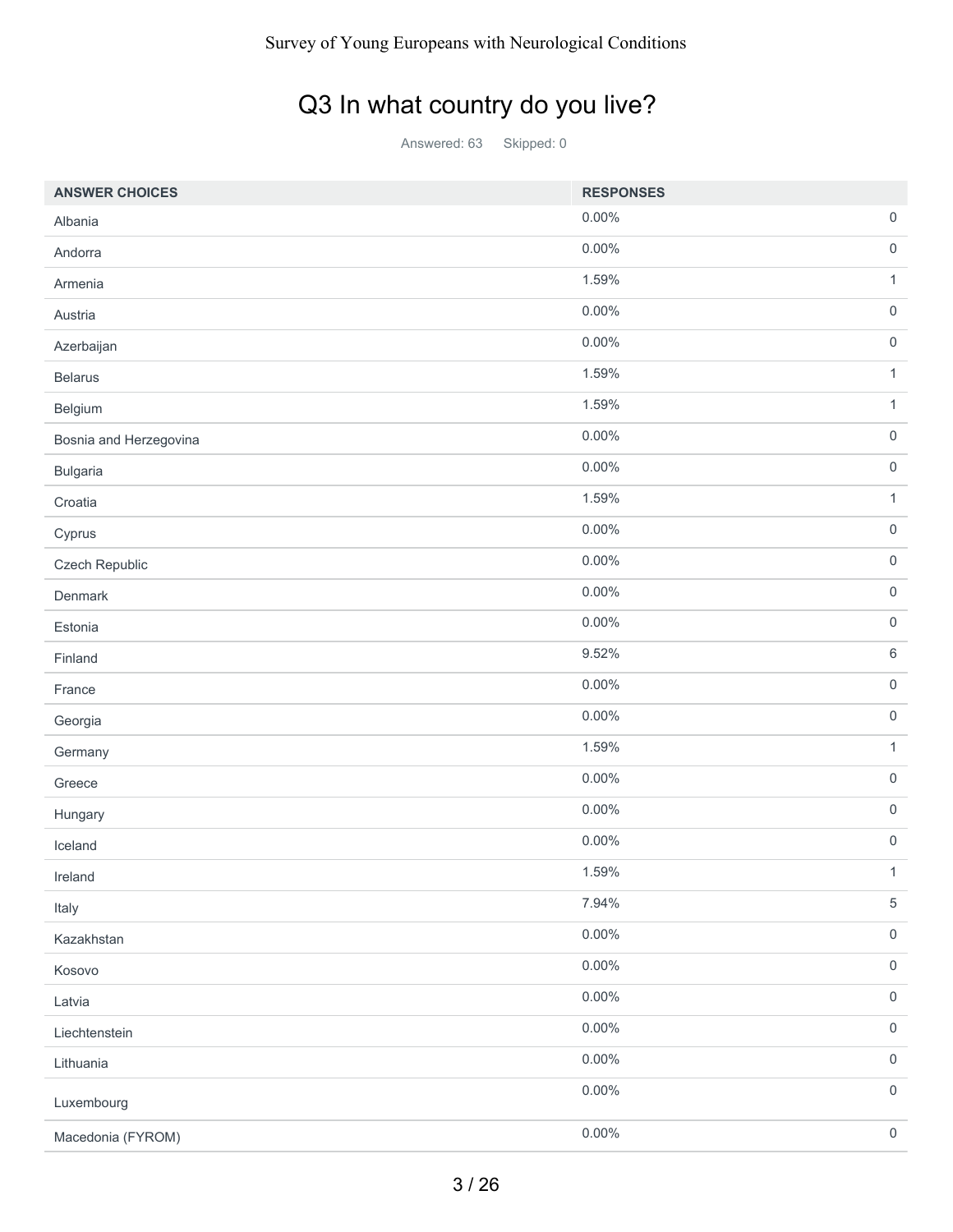| Malta                   | 1.59%    | $\mathbf{1}$        |
|-------------------------|----------|---------------------|
| Moldova                 | $0.00\%$ | $\mathsf{O}\xspace$ |
| Monaco                  | $0.00\%$ | $\mathsf{O}\xspace$ |
| Montenegro              | $0.00\%$ | $\mathsf{O}\xspace$ |
| Netherlands             | 3.17%    | $\overline{2}$      |
| Norway                  | 3.17%    | $\overline{2}$      |
| Poland                  | 47.62%   | $30\,$              |
| Portugal                | 0.00%    | $\mathsf{O}\xspace$ |
| Romania                 | $0.00\%$ | $\mathsf{O}\xspace$ |
| Russia                  | 0.00%    | $\mathsf{O}\xspace$ |
| San Marino              | $0.00\%$ | $\mathsf{O}\xspace$ |
| Serbia                  | $0.00\%$ | $\mathsf{O}\xspace$ |
| Slovakia                | 0.00%    | $\mathsf{O}\xspace$ |
| Slovenia                | $0.00\%$ | $\mathsf{O}\xspace$ |
| Spain                   | 4.76%    | $\sqrt{3}$          |
| Sweden                  | 1.59%    | $\mathbf{1}$        |
| Switzerland             | $0.00\%$ | $\mathsf{O}\xspace$ |
| Turkey                  | 0.00%    | $\mathsf{O}\xspace$ |
| Ukraine                 | 0.00%    | $\mathsf{O}\xspace$ |
| United Kingdom (UK)     | 11.11%   | $\overline{7}$      |
| Vatican City (Holy See) | $0.00\%$ | $\mathsf{O}\xspace$ |
| <b>TOTAL</b>            |          | 63                  |

#### Survey of Young Europeans with Neurological Conditions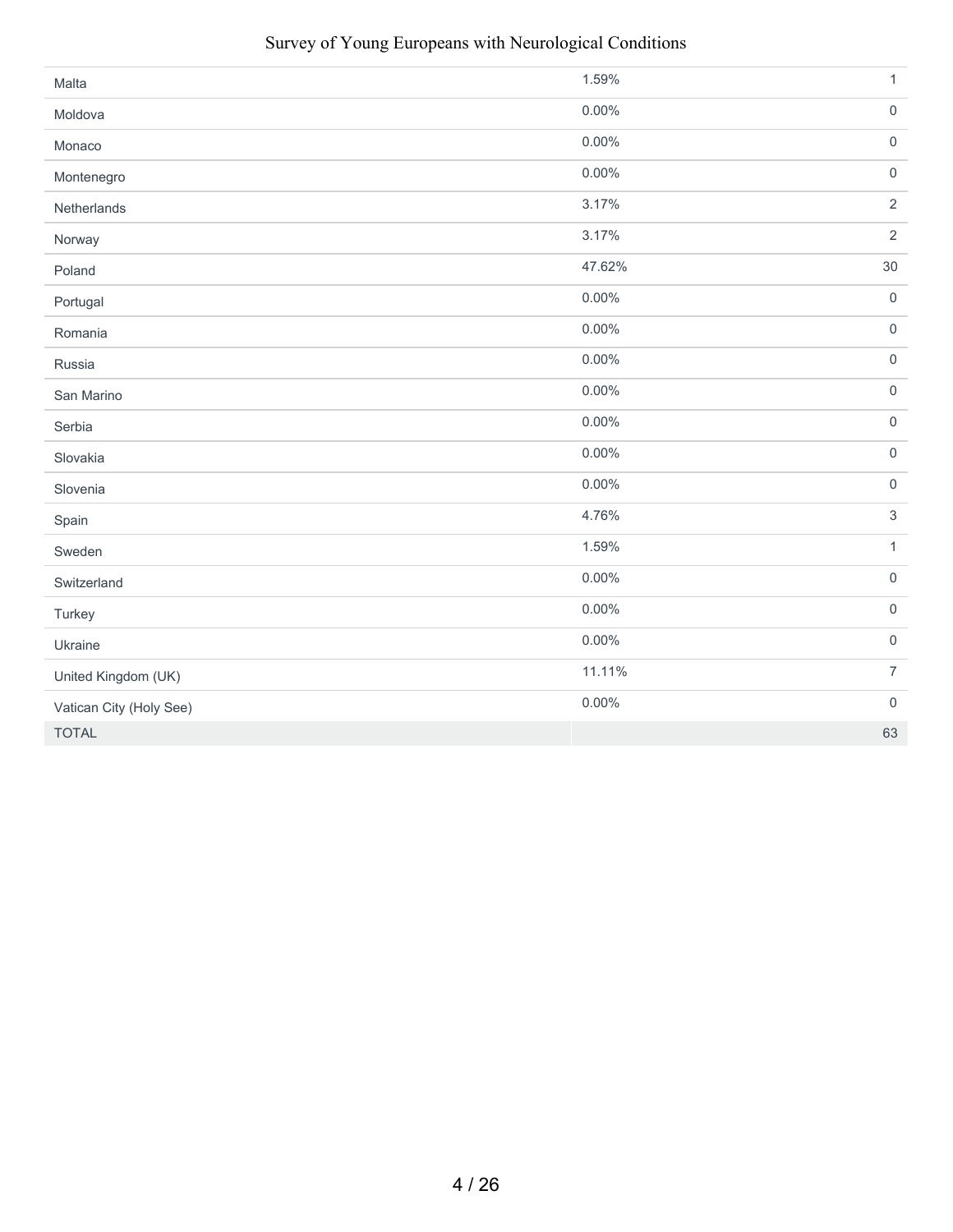# Q4 Are you currently:

| <b>ANSWER CHOICES</b>           | <b>RESPONSES</b> |    |
|---------------------------------|------------------|----|
| Studying full-time              | 8.06%            | 5  |
| Studying part-time              | 11.29%           |    |
| Employed full-time              | 38.71%           | 24 |
| Employed part-time              | 14.52%           | 9  |
| Unemployed and seeking work     | 12.90%           | 8  |
| Unemployed and not seeking work | 19.35%           | 12 |
| Self-employed                   | 6.45%            | 4  |
| <b>Total Respondents: 62</b>    |                  |    |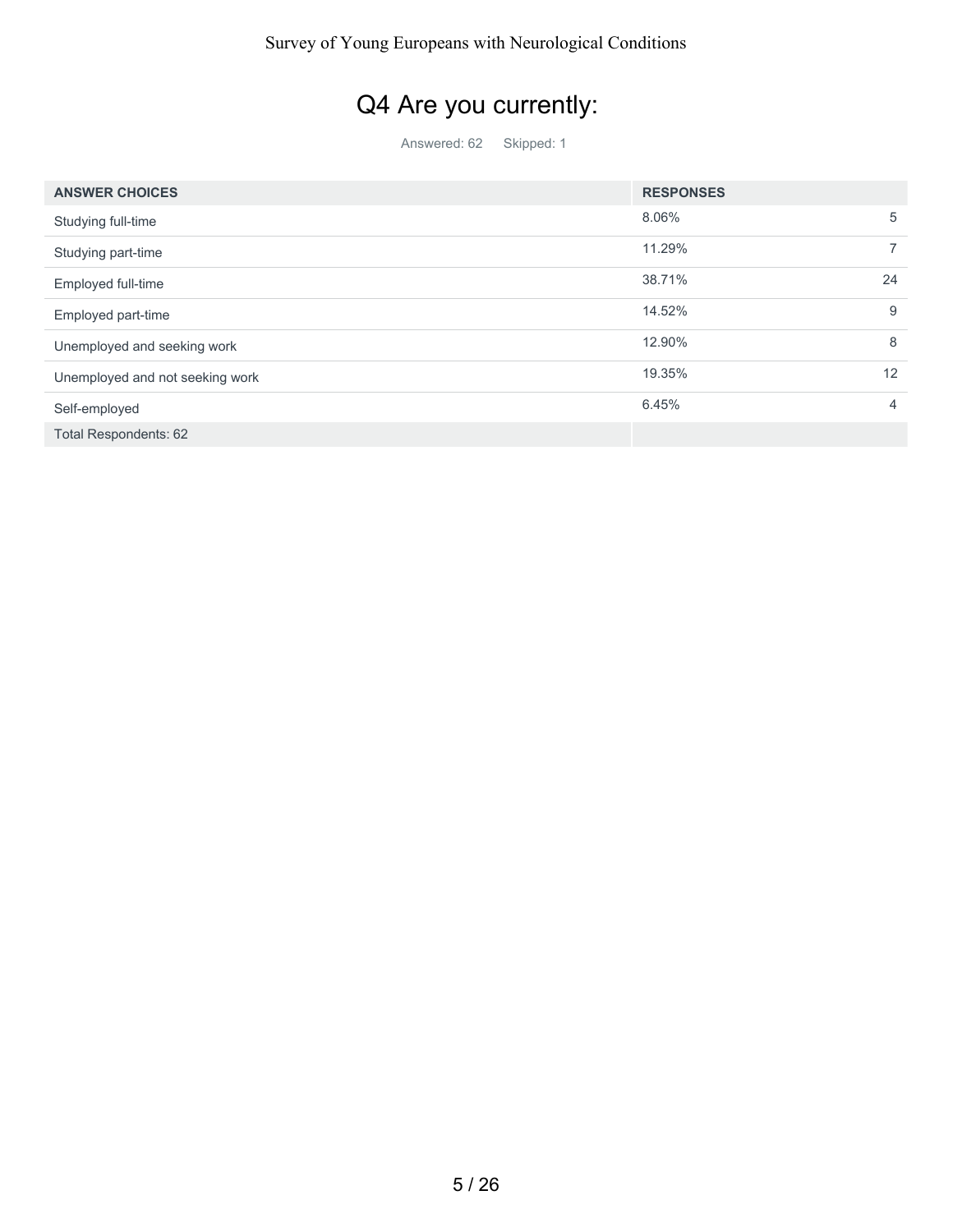#### Q5 What level of education have you achieved so far?

| <b>ANSWER CHOICES</b>              | <b>RESPONSES</b> |    |
|------------------------------------|------------------|----|
| Completed high school/second level | 30.65%           | 19 |
| Certificate                        | 6.45%            | 4  |
| Diploma                            | 11.29%           |    |
| <b>Bachelor's Degree</b>           | 20.97%           | 13 |
| Master's Degree                    | 22.58%           | 14 |
| PhD                                | $0.00\%$         | 0  |
| Other (please specify)             | 8.06%            | 5  |
| <b>TOTAL</b>                       |                  | 62 |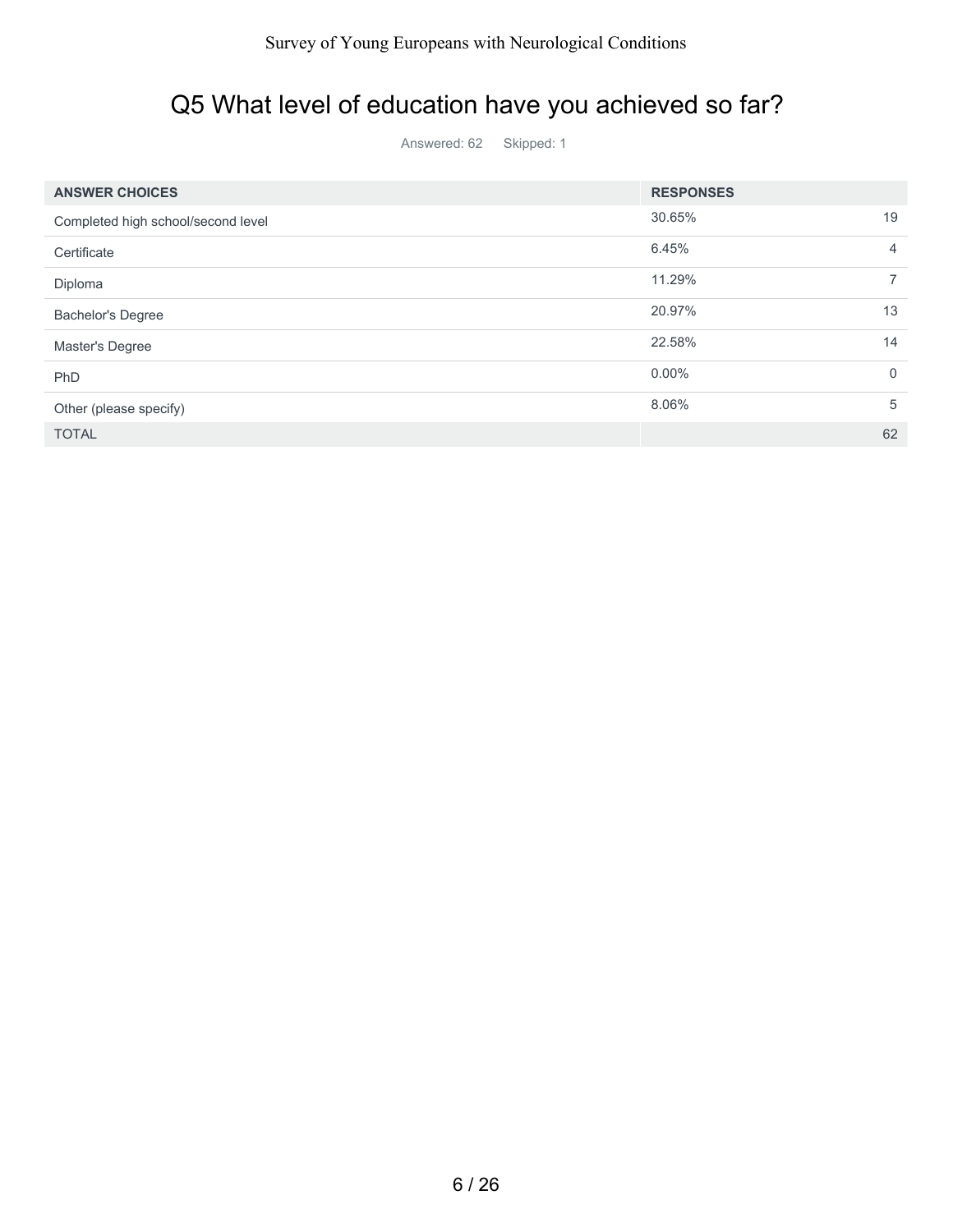# Q6 What neurological disorder(s) are you affected by? (Tick all that apply)

| <b>ANSWER CHOICES</b>          | <b>RESPONSES</b> |                     |
|--------------------------------|------------------|---------------------|
| Dystonia                       | 100.00%          | 63                  |
| Chronic pain                   | 19.05%           | 12                  |
| Migraine                       | 12.70%           | 8                   |
| Other (please specify)         | 12.70%           | $\,8\,$             |
| Restless Legs Syndrome (RLS)   | 9.52%            | 6                   |
| Epilepsy                       | 7.94%            | 5                   |
| Ataxia                         | 6.35%            | $\overline{4}$      |
| Multiple Sclerosis (MS)        | 6.35%            | $\overline{4}$      |
| Acquired Brain Injury (ABI)    | 4.76%            | 3                   |
| Myalgic Encephalomyelitis (ME) | 4.76%            | 3                   |
| <b>ADHD</b>                    | 1.59%            | $\mathbf{1}$        |
| Motor Neurone Disease (MND)    | 1.59%            | $\mathbf{1}$        |
| Parkinson's disease            | 1.59%            | $\mathbf{1}$        |
| <b>Stroke</b>                  | 1.59%            | $\mathbf{1}$        |
| <b>Brain Tumour</b>            | $0.00\%$         | $\mathsf{O}$        |
| Dementia                       | $0.00\%$         | $\mathbf 0$         |
| Huntington's disease           | $0.00\%$         | $\mathbf 0$         |
| Myasthenia Gravis              | $0.00\%$         | $\mathsf{O}\xspace$ |
| Spina Bifida and Hydrocephalus | $0.00\%$         | 0                   |
| Tourette Syndrome              | $0.00\%$         | $\mathbf 0$         |
| <b>Total Respondents: 63</b>   |                  |                     |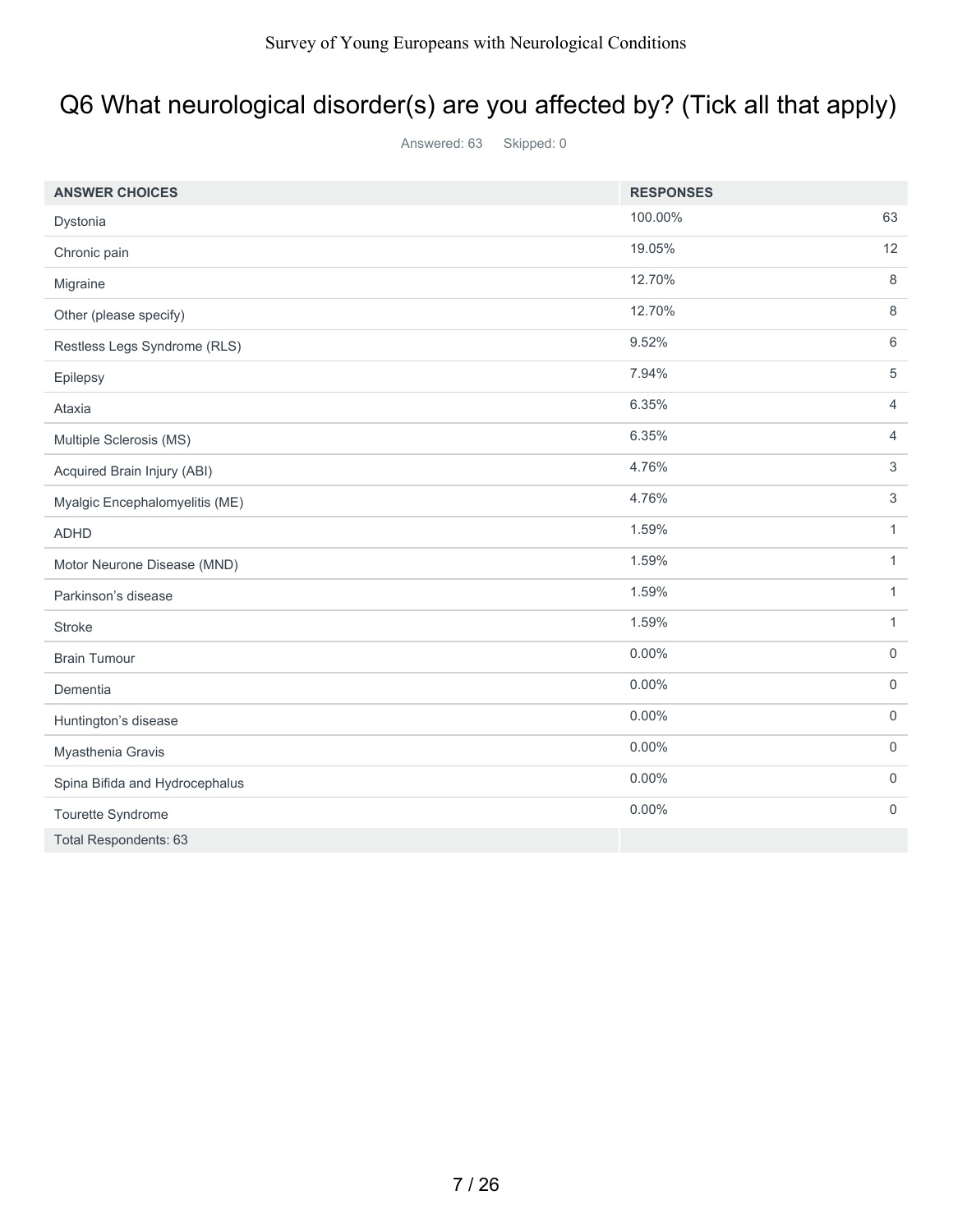### Q7 Do you take prescribed medication for the above?

| <b>ANSWER CHOICES</b>   | <b>RESPONSES</b> |    |
|-------------------------|------------------|----|
| Yes                     | 67.74%           | 42 |
| <b>No</b>               | 19.35%           | 12 |
| Previously, but not now | 12.90%           | 8  |
| <b>TOTAL</b>            |                  | 62 |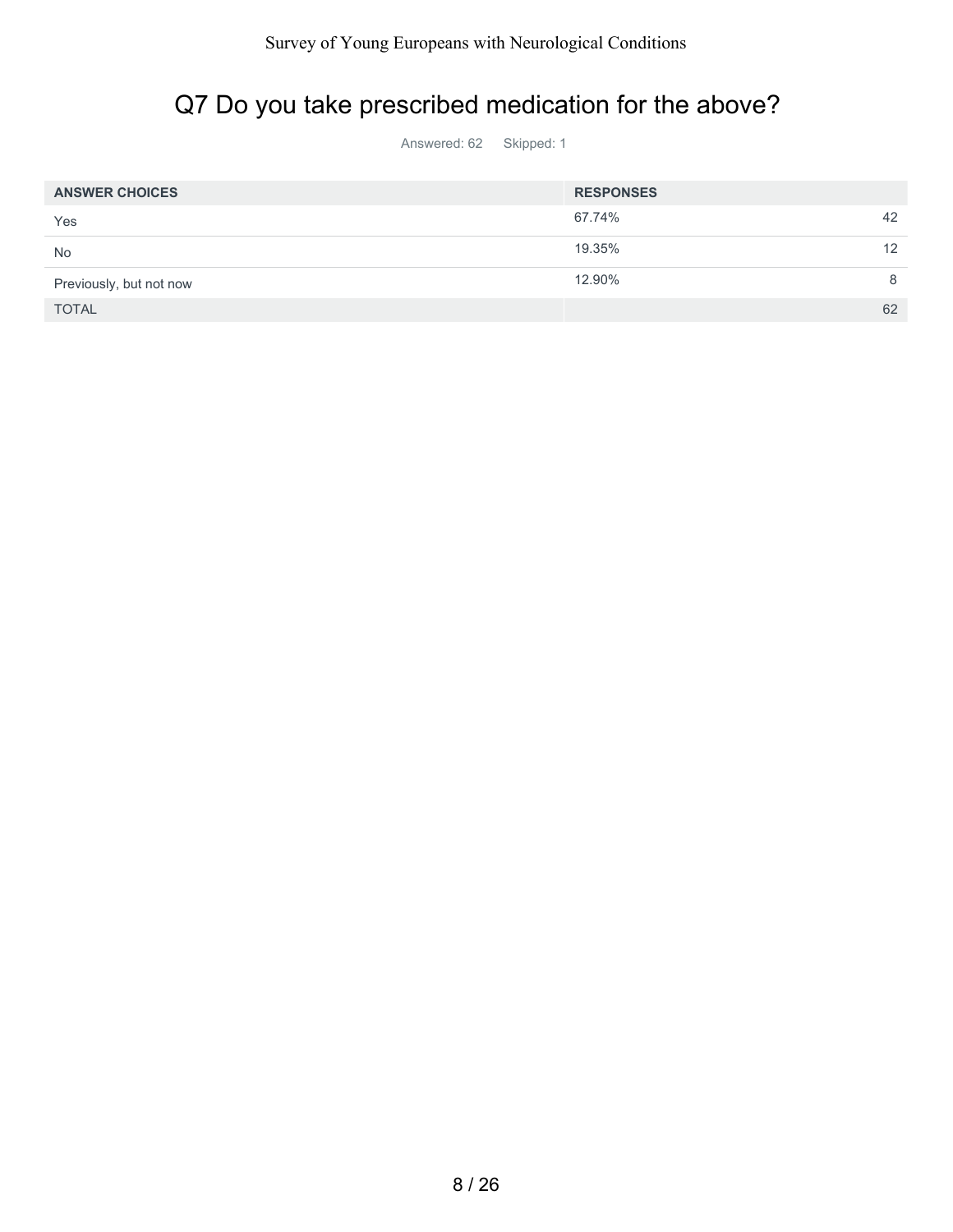### Q8 Are you currently under treatment of a specialist/neurologist?

| <b>ANSWER CHOICES</b>   | <b>RESPONSES</b> |   |
|-------------------------|------------------|---|
| Yes                     | 82.26%<br>51     |   |
| <b>No</b>               | 8.06%            | 5 |
| Previously, but not now | 9.68%            | 6 |
| <b>TOTAL</b>            | 62               |   |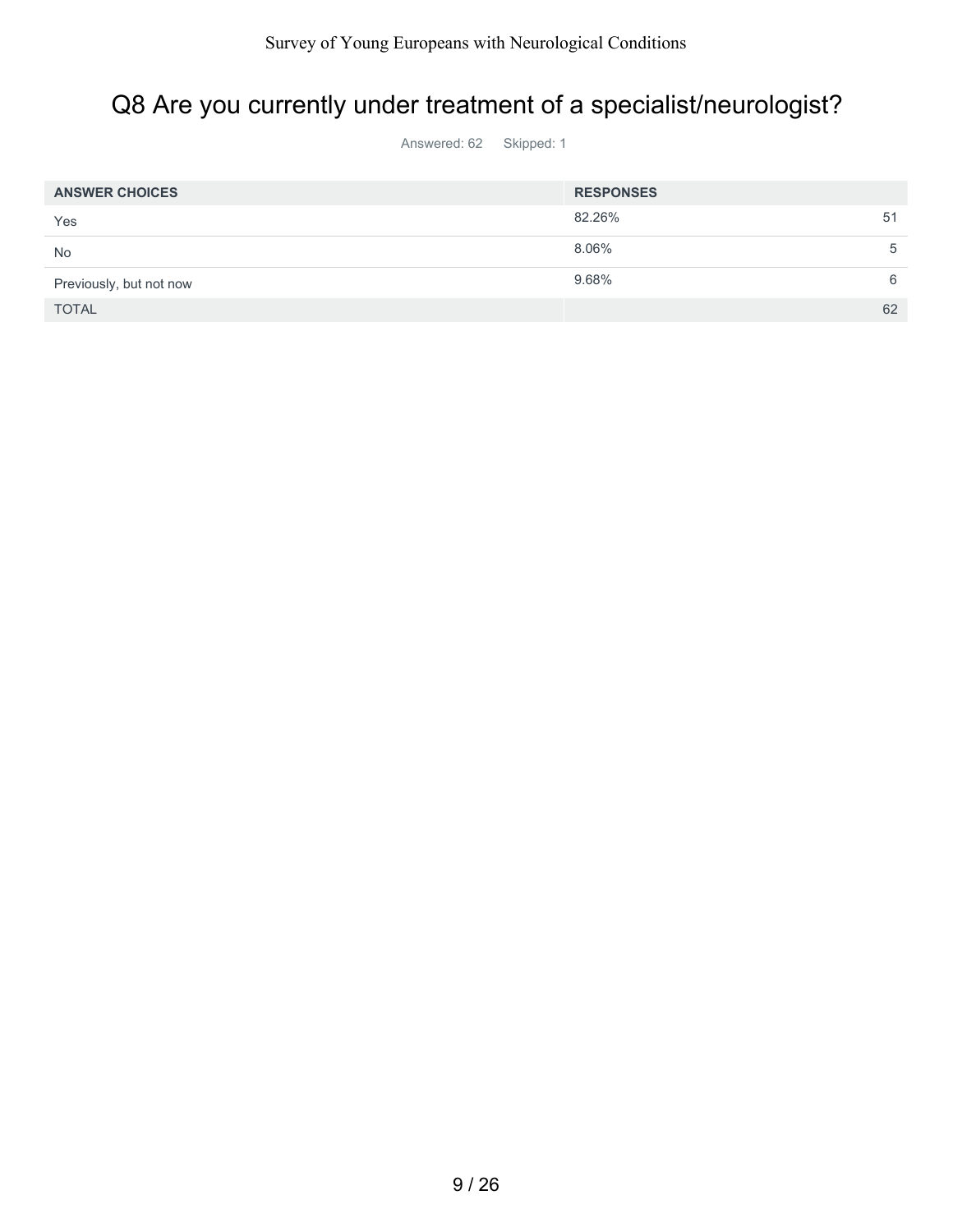### Q9 Are other members of your family affected by a neurological disorder?

| <b>ANSWER CHOICES</b> | <b>RESPONSES</b> |    |
|-----------------------|------------------|----|
| Yes                   | 29.03%           | 18 |
| <b>No</b>             | 59.68%           | 37 |
| Unsure                | 11.29%           |    |
| <b>TOTAL</b>          |                  | 62 |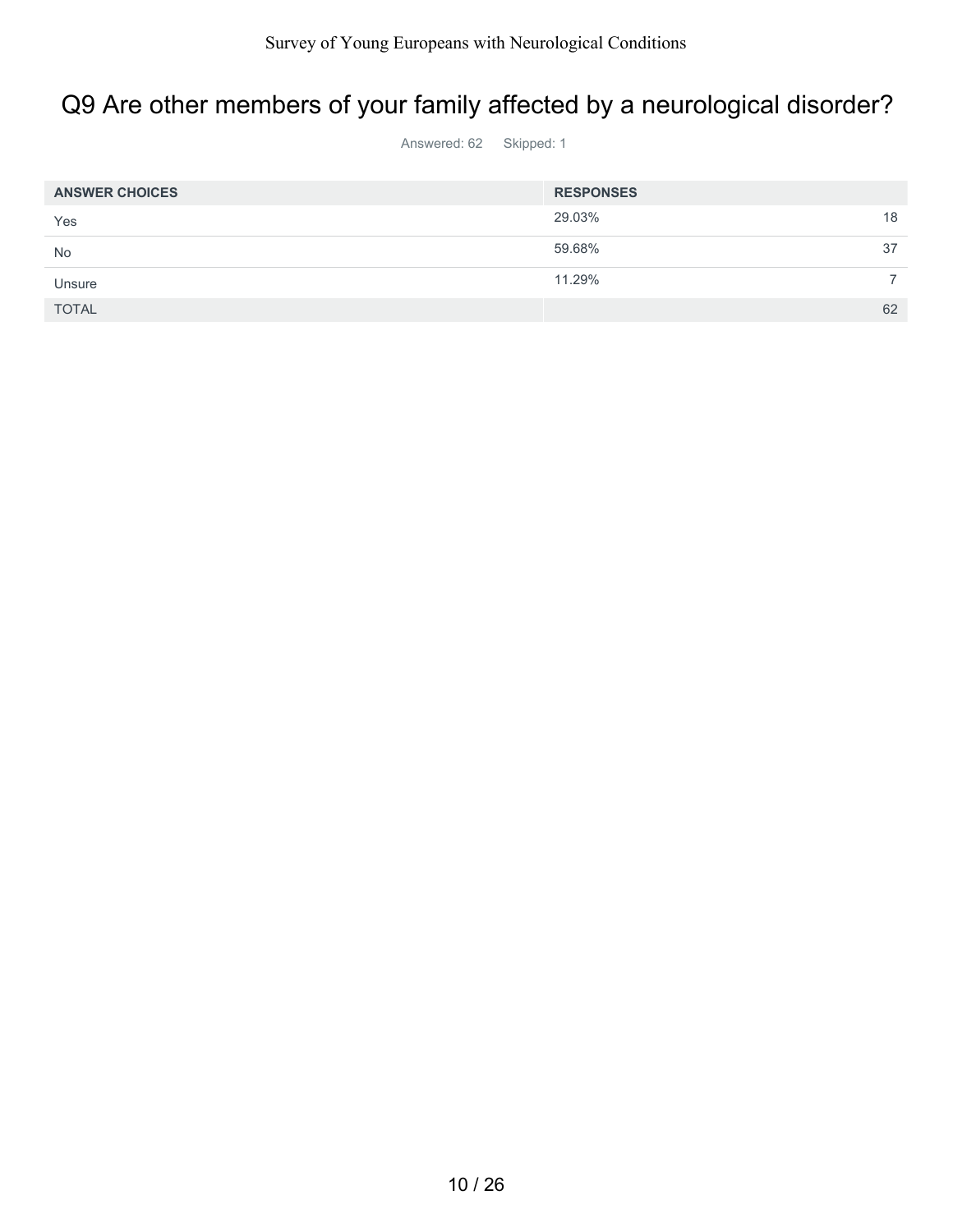### Q10 How well do you feel your family understand your condition?

| <b>ANSWER CHOICES</b> | <b>AVERAGE NUMBER</b> | <b>TOTAL NUMBER</b> | <b>RESPONSES</b> |
|-----------------------|-----------------------|---------------------|------------------|
|                       | 55                    | 3.375               |                  |
| Total Respondents: 61 |                       |                     |                  |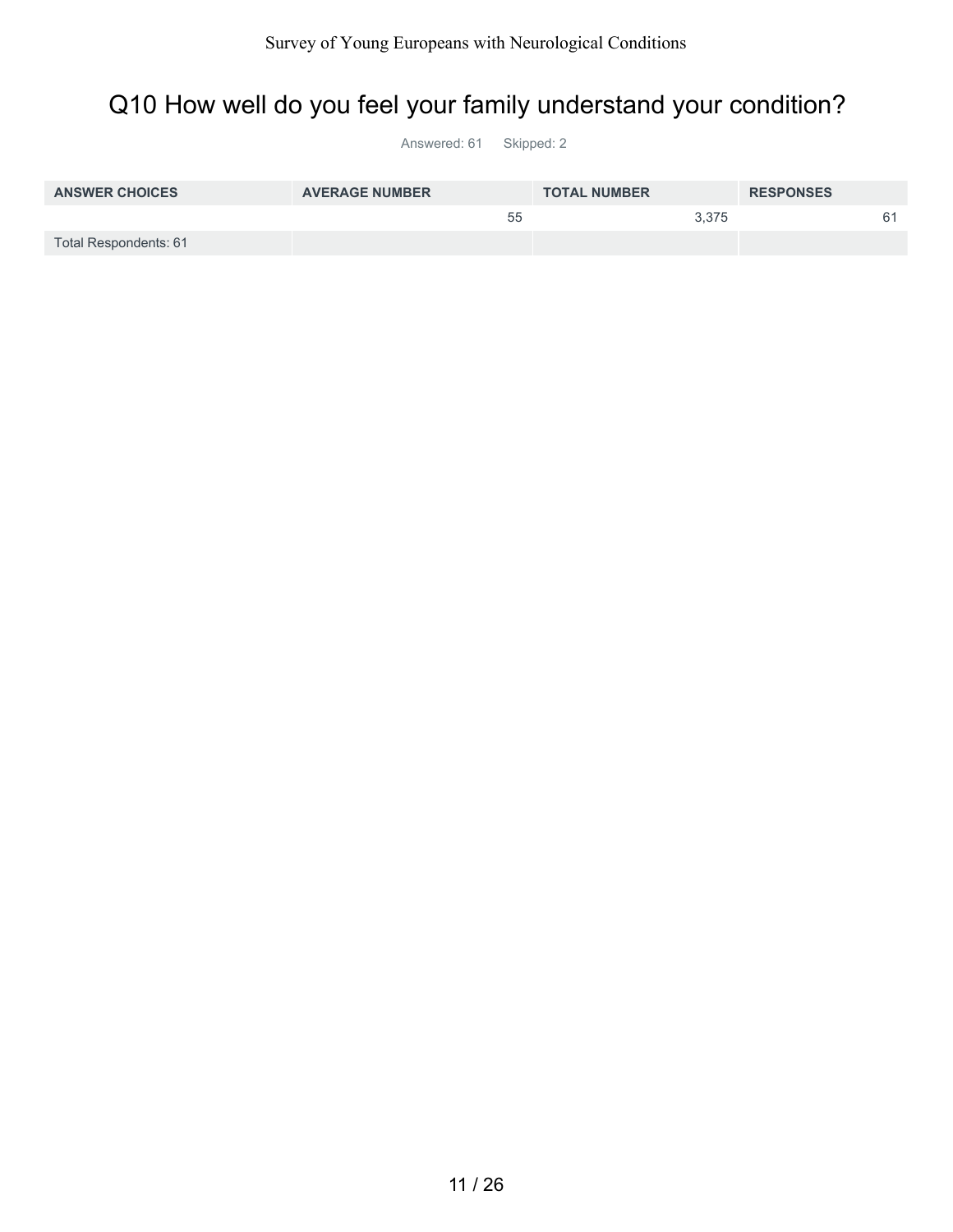### Q11 How well do you feel your friends understand your condition?

| <b>ANSWER CHOICES</b> | <b>AVERAGE NUMBER</b> | <b>TOTAL NUMBER</b> | <b>RESPONSES</b> |
|-----------------------|-----------------------|---------------------|------------------|
|                       | 35                    | 2,038               | 59               |
| Total Respondents: 59 |                       |                     |                  |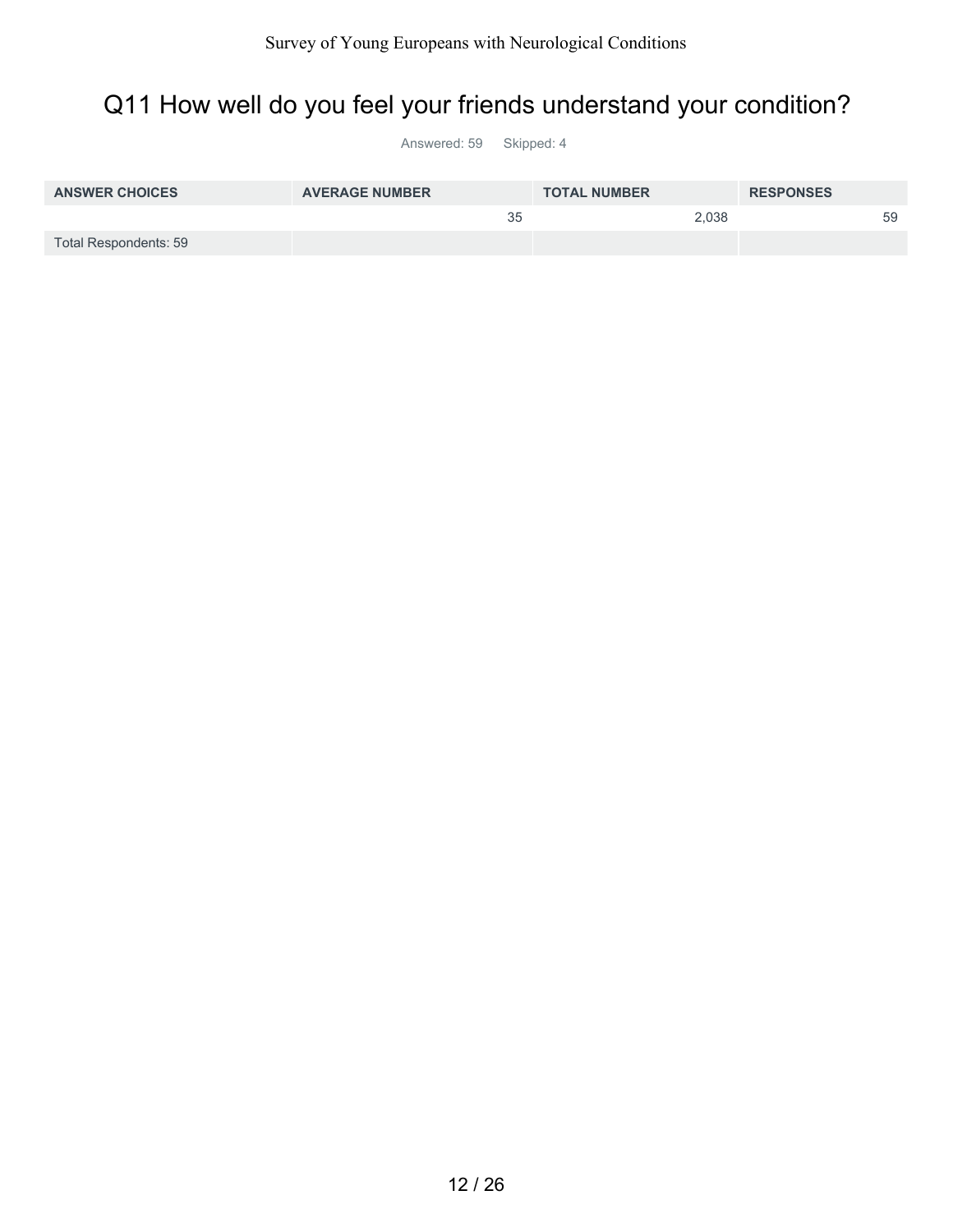#### Q12 How comfortable would you feel discussing your brain disorder with a new friend?

| <b>ANSWER CHOICES</b> | <b>AVERAGE NUMBER</b> | <b>TOTAL NUMBER</b> | <b>RESPONSES</b> |
|-----------------------|-----------------------|---------------------|------------------|
|                       | 42                    | 2.510               | 60               |
| Total Respondents: 60 |                       |                     |                  |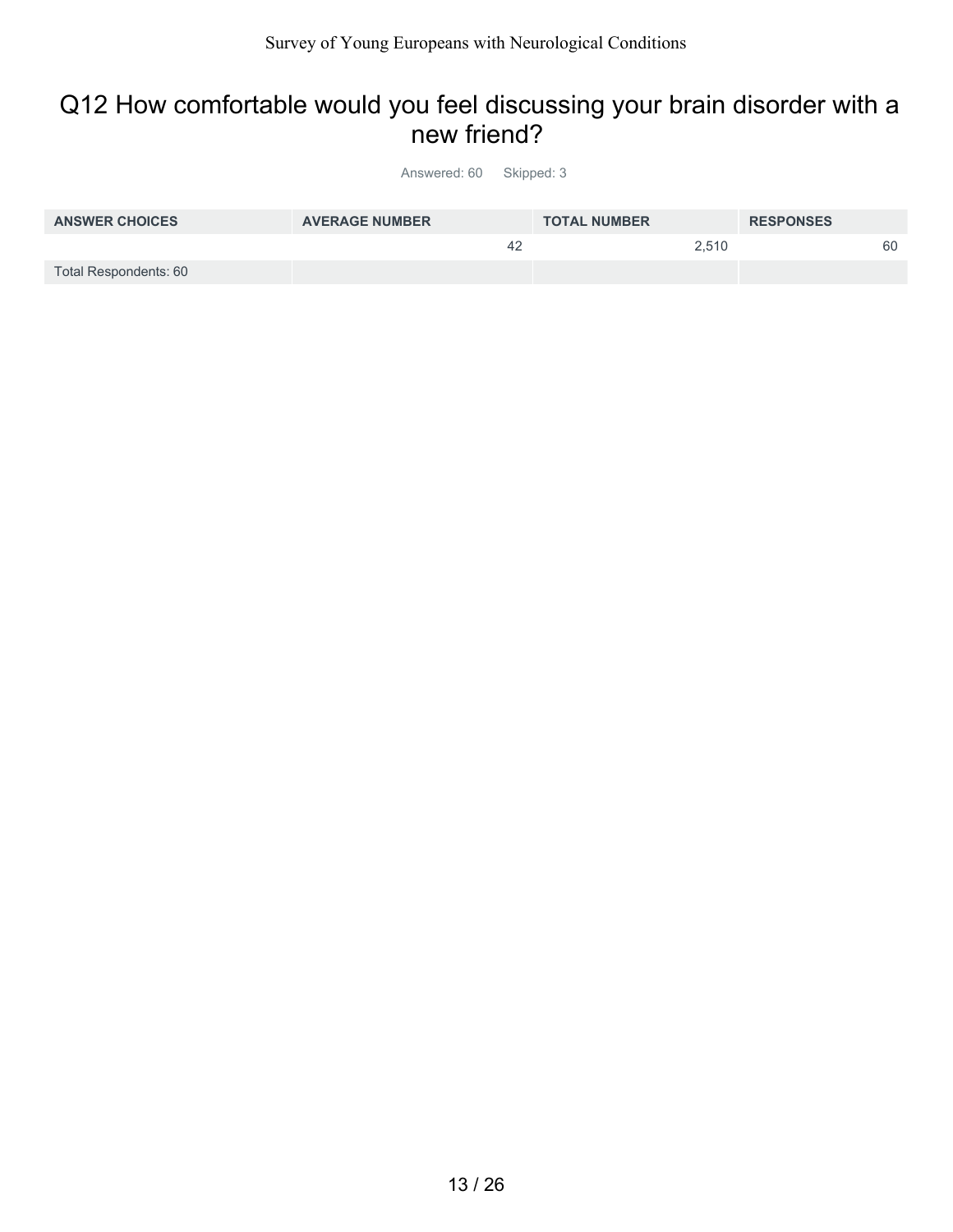#### Q13 How comfortable would you feel discussing your brain disorder with an employer?

| <b>ANSWER CHOICES</b> | <b>AVERAGE NUMBER</b> | <b>TOTAL NUMBER</b> | <b>RESPONSES</b> |
|-----------------------|-----------------------|---------------------|------------------|
|                       | 28                    | 1.691               | 60               |
| Total Respondents: 60 |                       |                     |                  |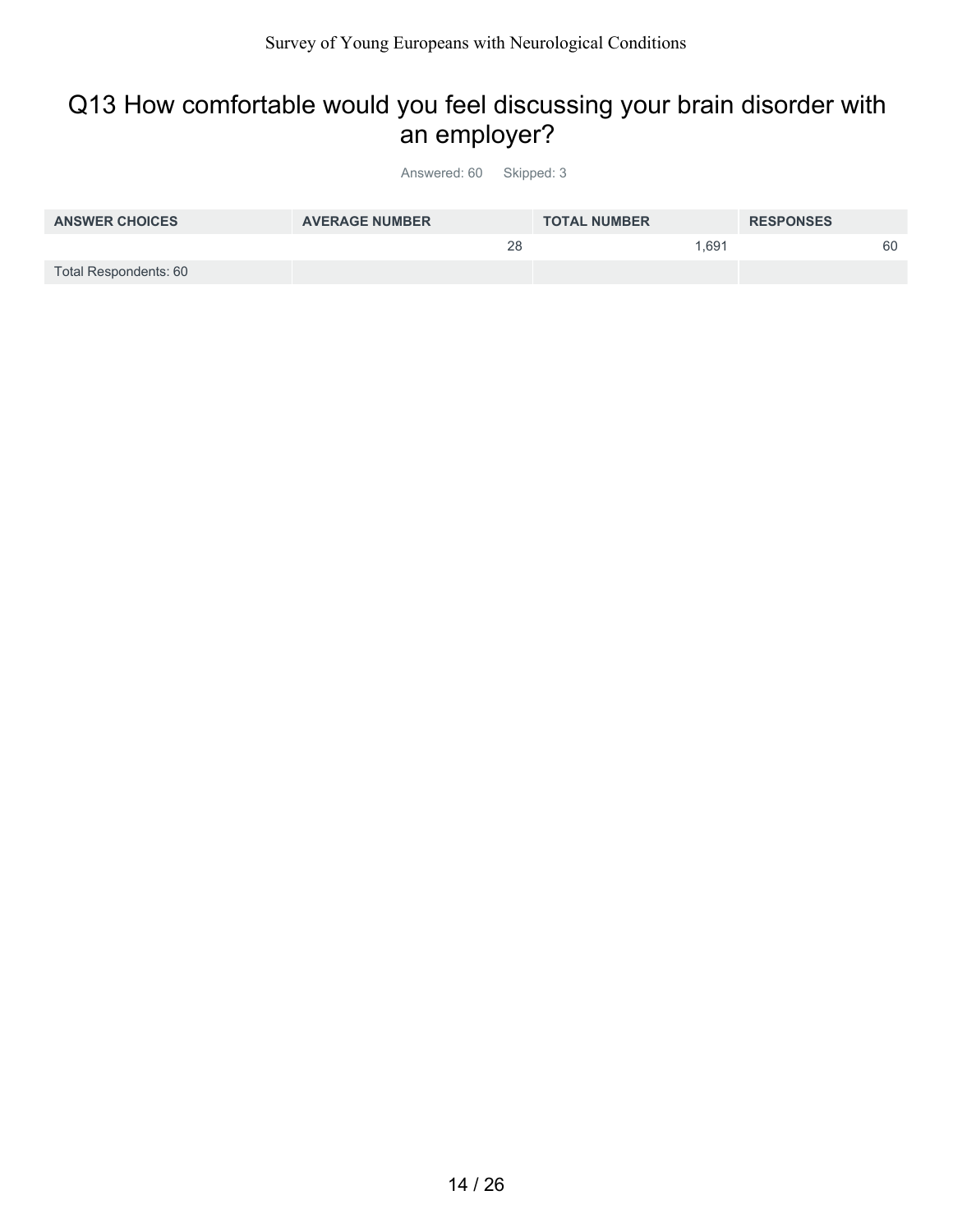### Q14 Do you feel public understanding of your condition is:

| <b>ANSWER CHOICES</b> | <b>AVERAGE NUMBER</b> | <b>TOTAL NUMBER</b> | <b>RESPONSES</b> |
|-----------------------|-----------------------|---------------------|------------------|
|                       | 15                    | 913                 | 59               |
| Total Respondents: 59 |                       |                     |                  |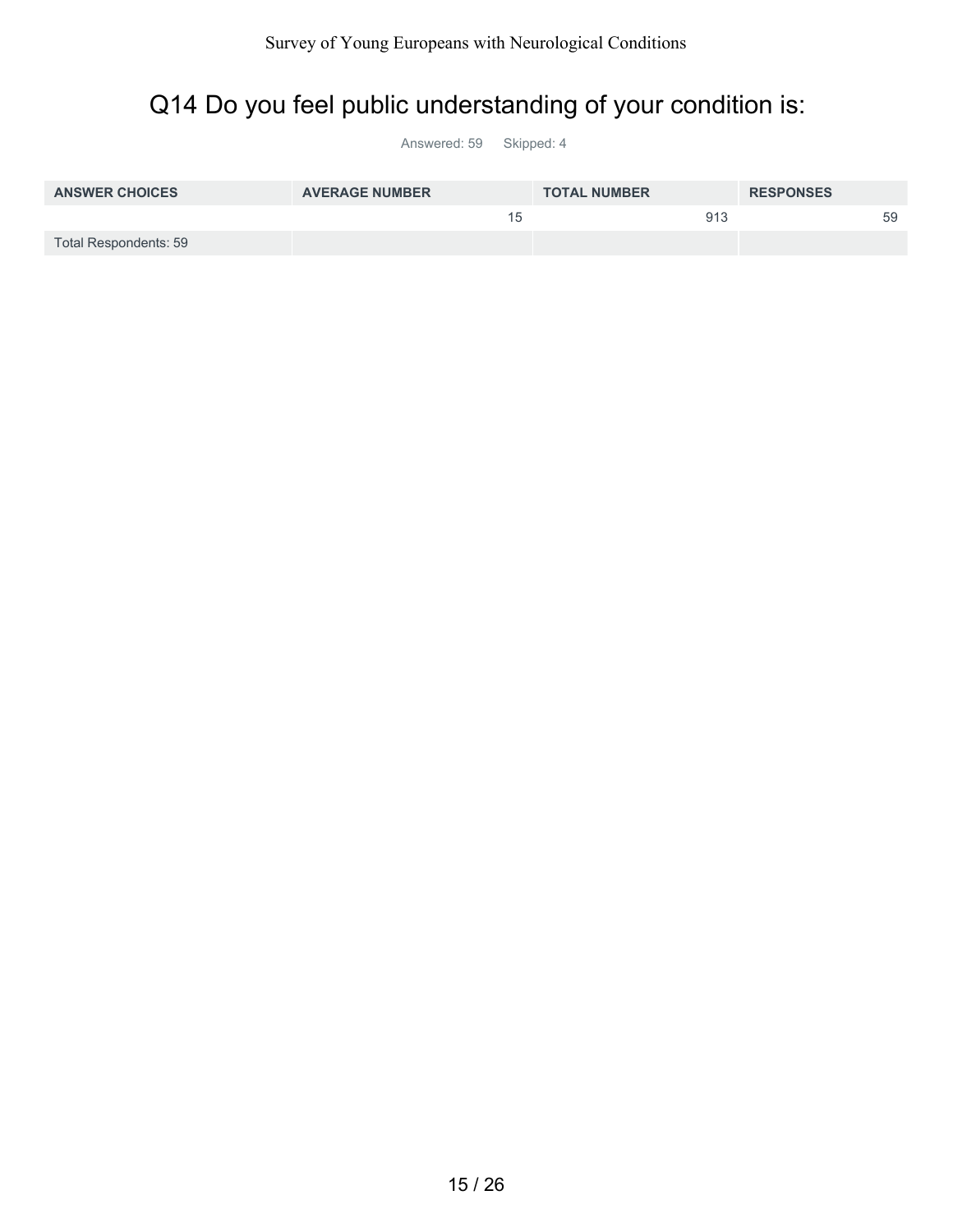#### Q15 Do you feel public understanding of brain disorders generally is:

| <b>ANSWER CHOICES</b> | <b>AVERAGE NUMBER</b> | <b>TOTAL NUMBER</b> | <b>RESPONSES</b> |
|-----------------------|-----------------------|---------------------|------------------|
|                       | 19                    | 1.130               | 59               |
| Total Respondents: 59 |                       |                     |                  |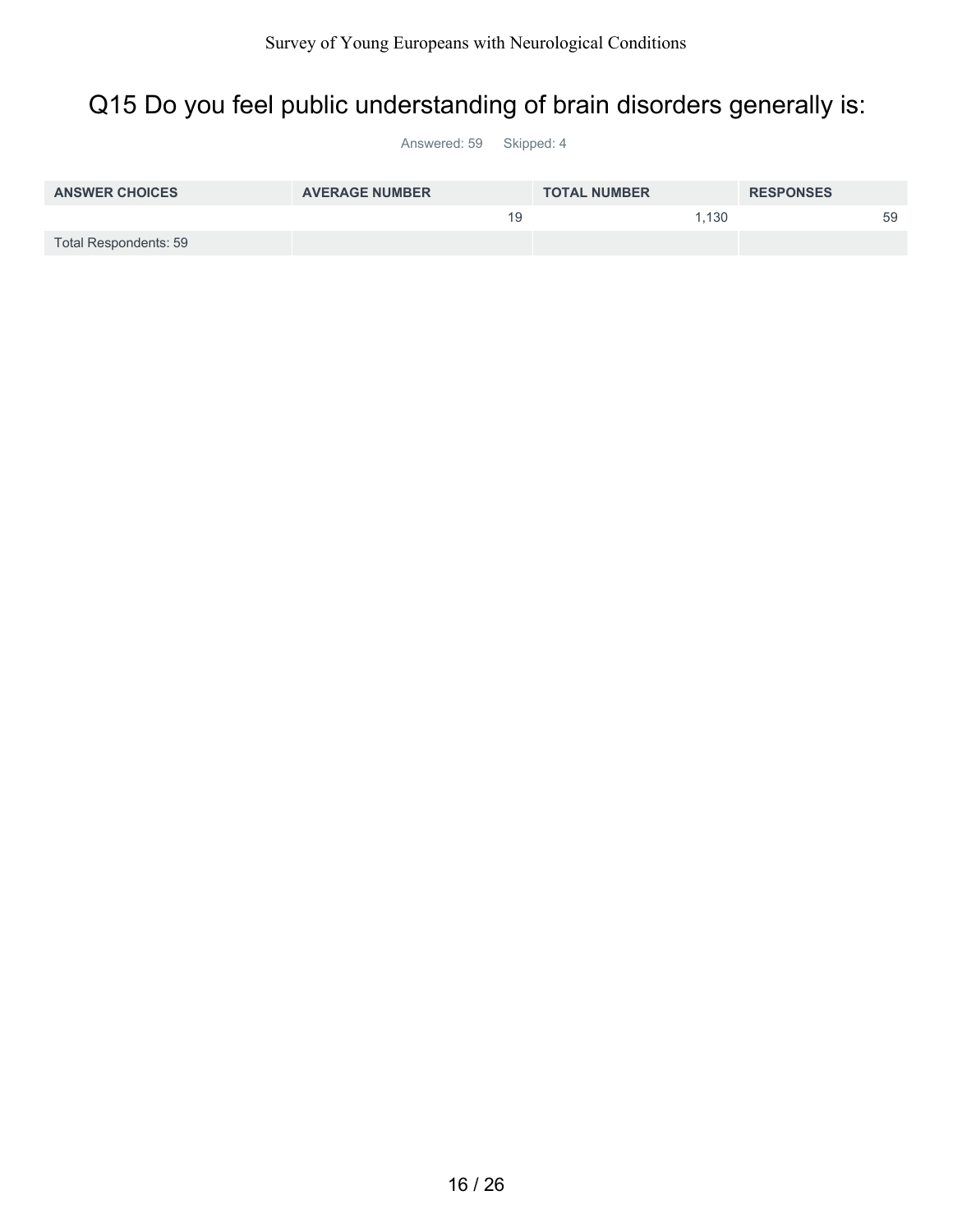### Q16 Are there any digital tools which help you with the management of your neurological disorder?

| <b>ANSWER CHOICES</b>                  | <b>RESPONSES</b> |                   |
|----------------------------------------|------------------|-------------------|
| Yes                                    | 20.00%           | $12 \overline{ }$ |
| <b>No</b>                              | 65.00%           | 39                |
| I tried something but stopped using it | 15.00%           | 9                 |
| <b>TOTAL</b>                           |                  | 60                |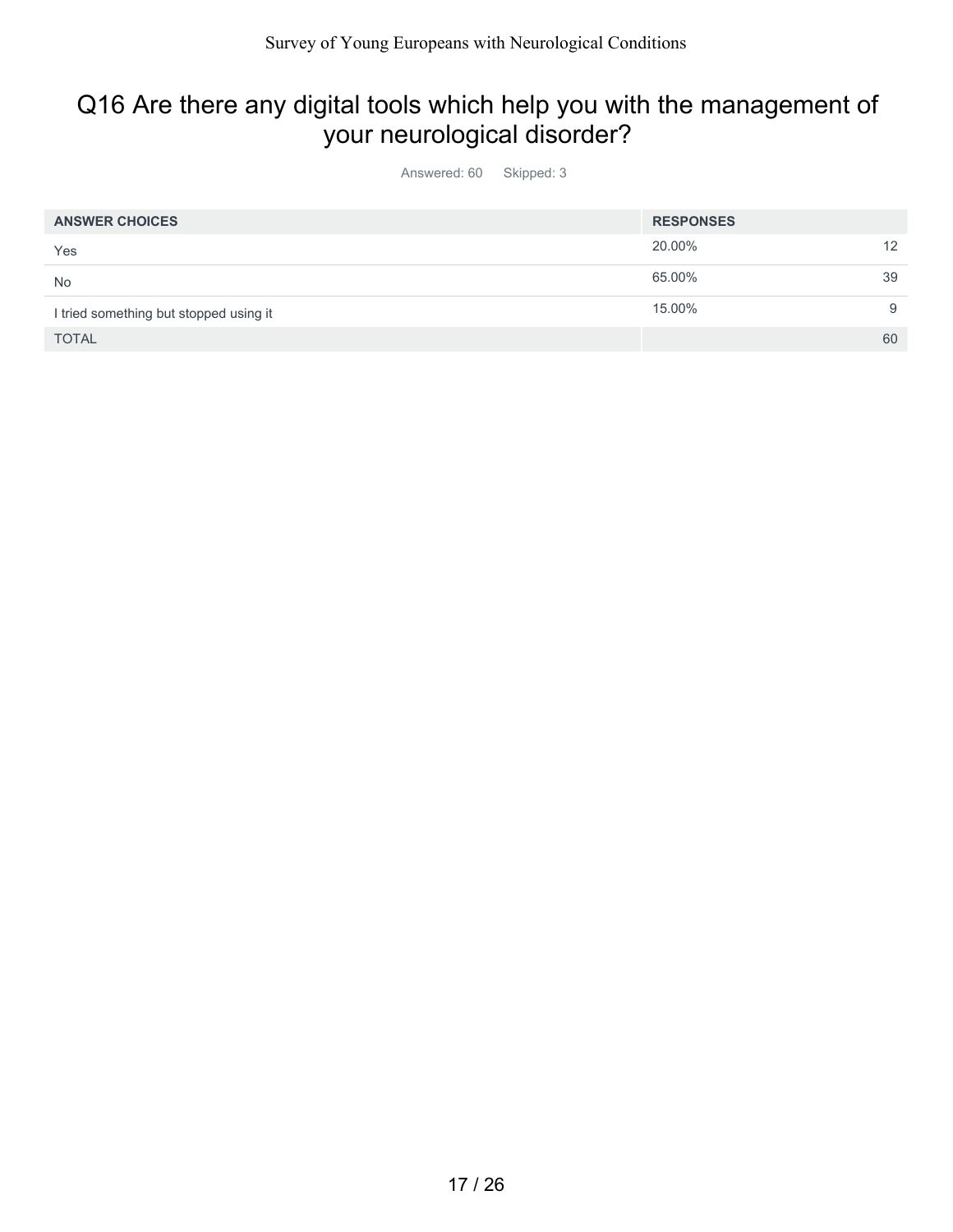## Q17 If 'Yes', what are they called?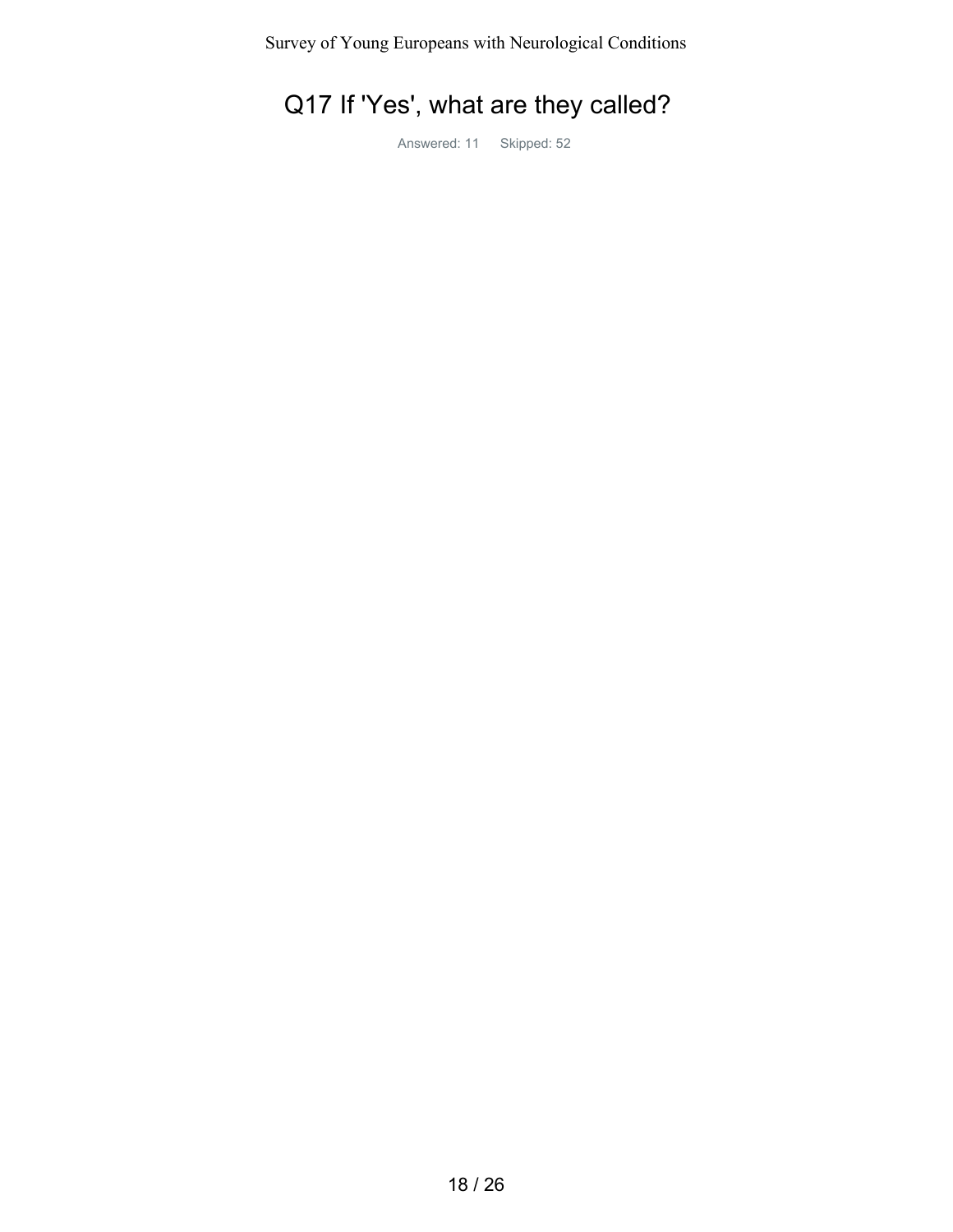#### Q18 If you previously tried a digital tool but stopped using it, why was that?

| <b>ANSWER CHOICES</b>                                       | <b>RESPONSES</b> |    |
|-------------------------------------------------------------|------------------|----|
| Too difficult to use                                        | 11.76%           | 2  |
| It was boring                                               | 5.88%            |    |
| It seemed ineffective                                       | 58.82%           | 10 |
| I'm worried about how my personal health data might be used | 29.41%           | 5  |
| Other (please specify)                                      | 17.65%           | 3  |
| <b>Total Respondents: 17</b>                                |                  |    |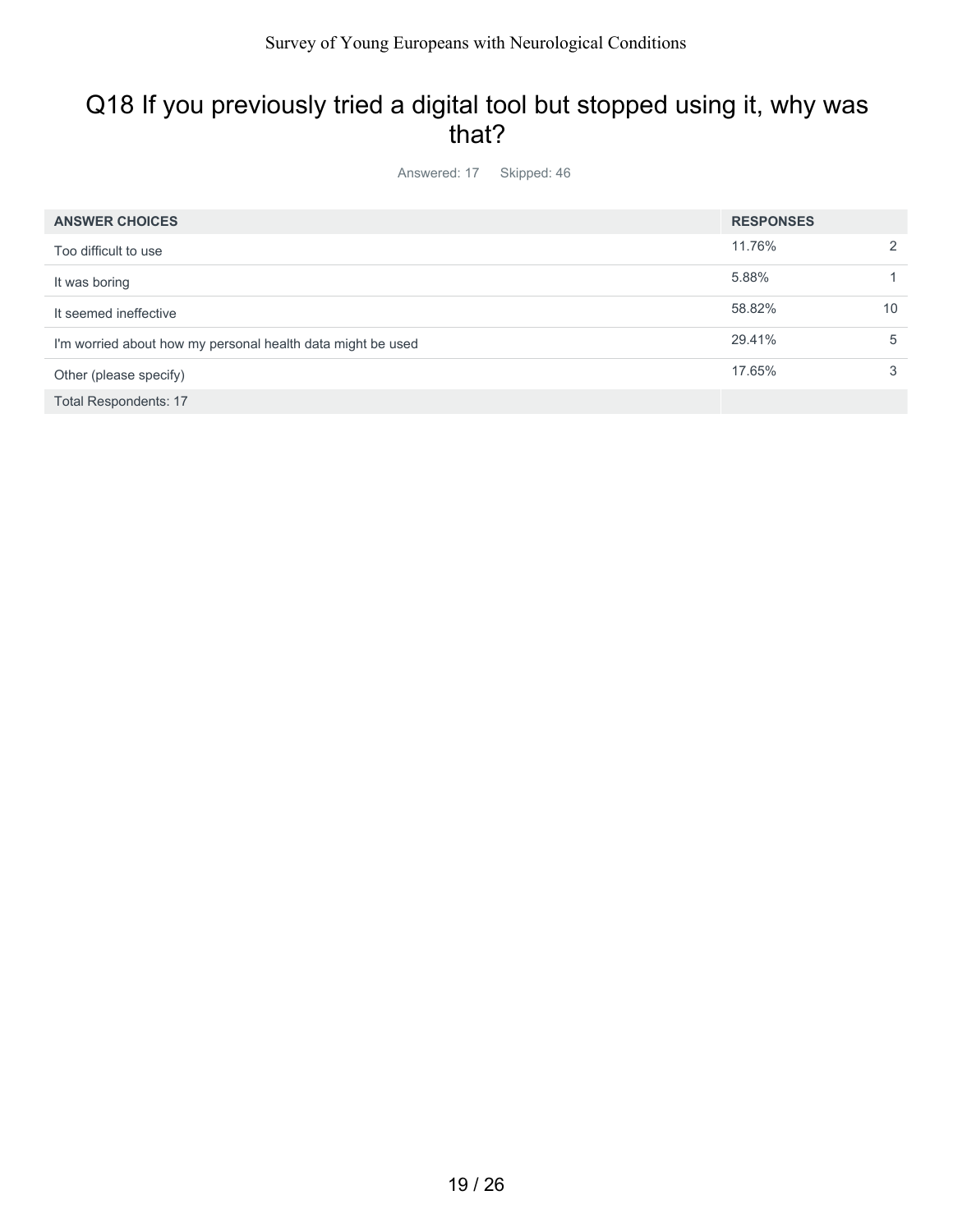#### Q19 Have you ever taken part in any awareness-raising activities relating to brain disorder/your own condition?

| <b>ANSWER CHOICES</b> | <b>RESPONSES</b> |    |
|-----------------------|------------------|----|
| Yes                   | 25.42%           | 15 |
| No                    | 74.58%           | 44 |
| <b>TOTAL</b>          |                  | 59 |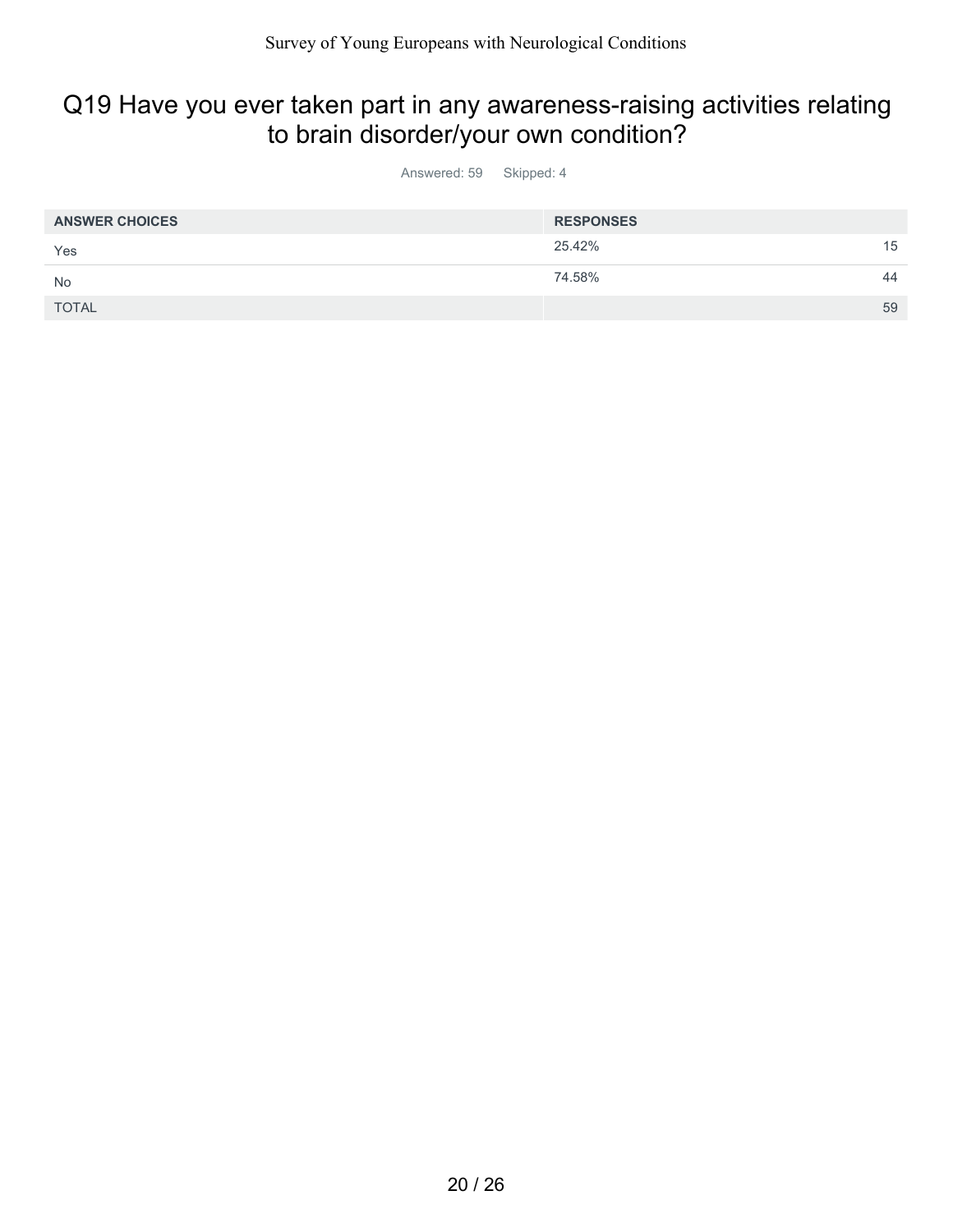# Q20 If 'No', is this something you would be interested in?

| <b>ANSWER CHOICES</b> | <b>RESPONSES</b> |    |
|-----------------------|------------------|----|
| Yes                   | 74.42%           | 32 |
| <b>No</b>             | 25.58%           | 11 |
| <b>TOTAL</b>          |                  | 43 |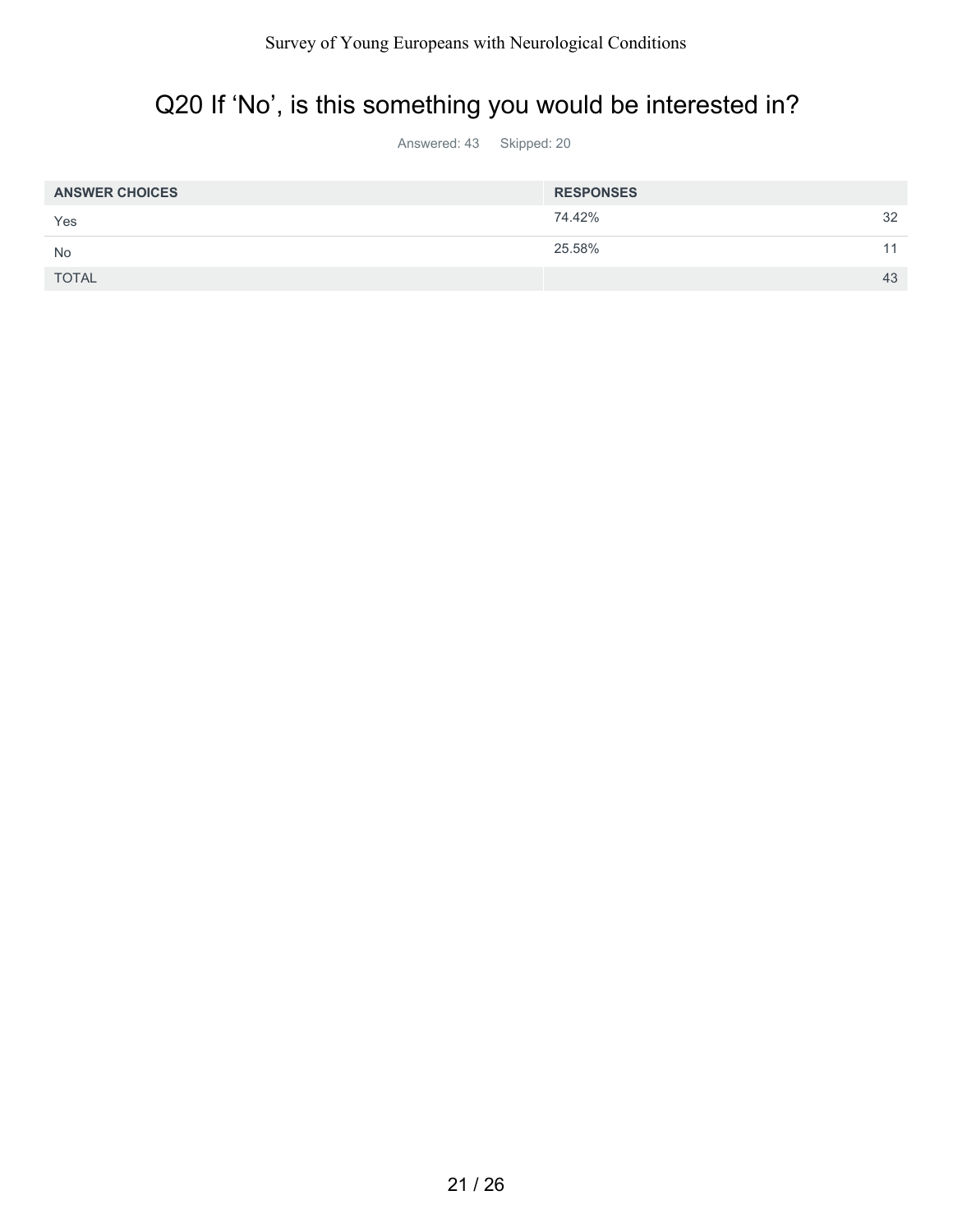### Q21 Are you a member of a patient organisation?

| <b>ANSWER CHOICES</b>    | <b>RESPONSES</b> |    |
|--------------------------|------------------|----|
| Yes                      | 33.90%           | 20 |
| <b>No</b>                | 64.41%           | 38 |
| In the past, but not now | 1.69%            |    |
| <b>TOTAL</b>             |                  | 59 |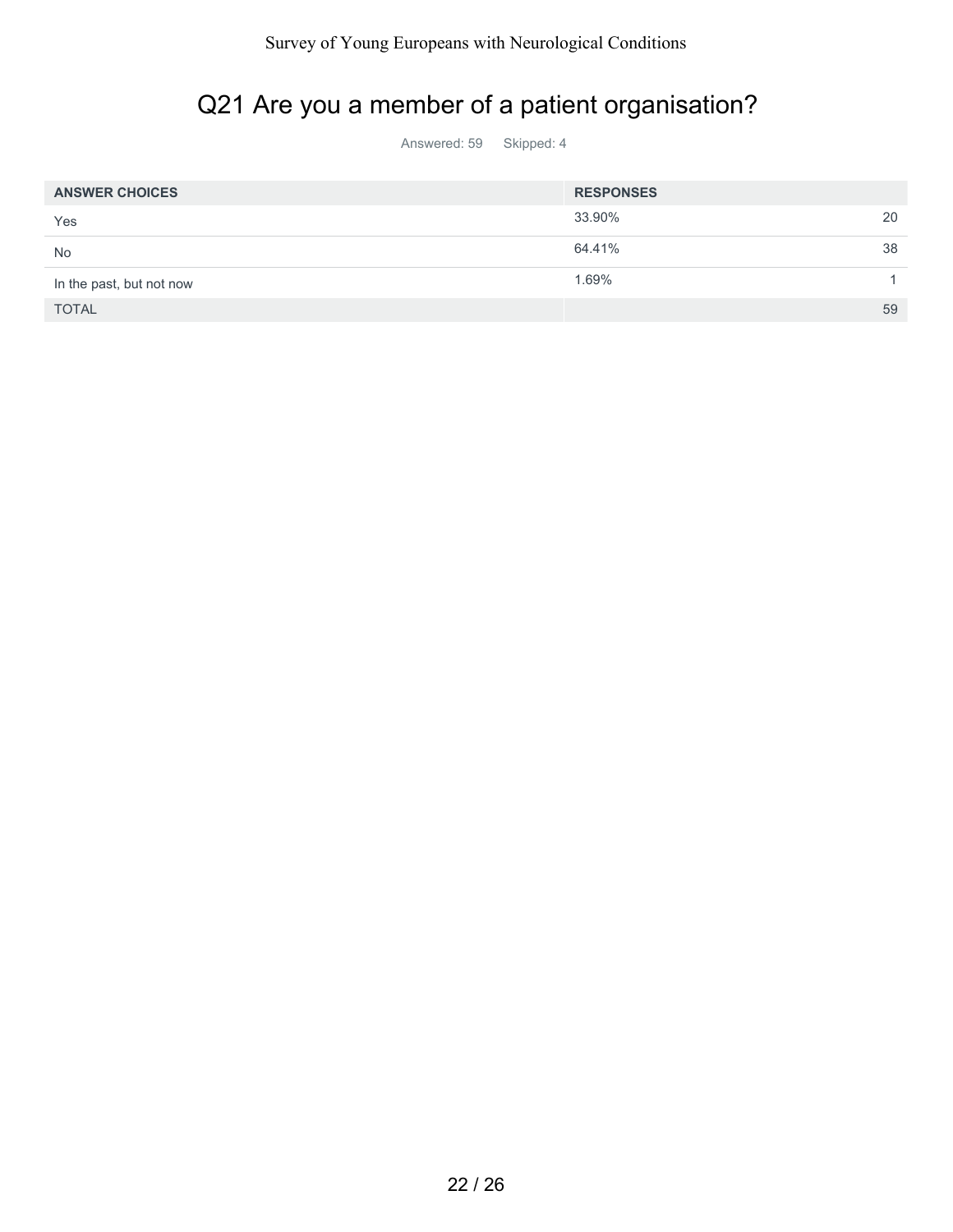#### Q22 If 'No', would you be interested in finding out more about one?

| <b>ANSWER CHOICES</b> | <b>RESPONSES</b> |    |
|-----------------------|------------------|----|
| Yes                   | 60.00%           | 21 |
| <b>No</b>             | 40.00%           | 14 |
| <b>TOTAL</b>          |                  | 35 |